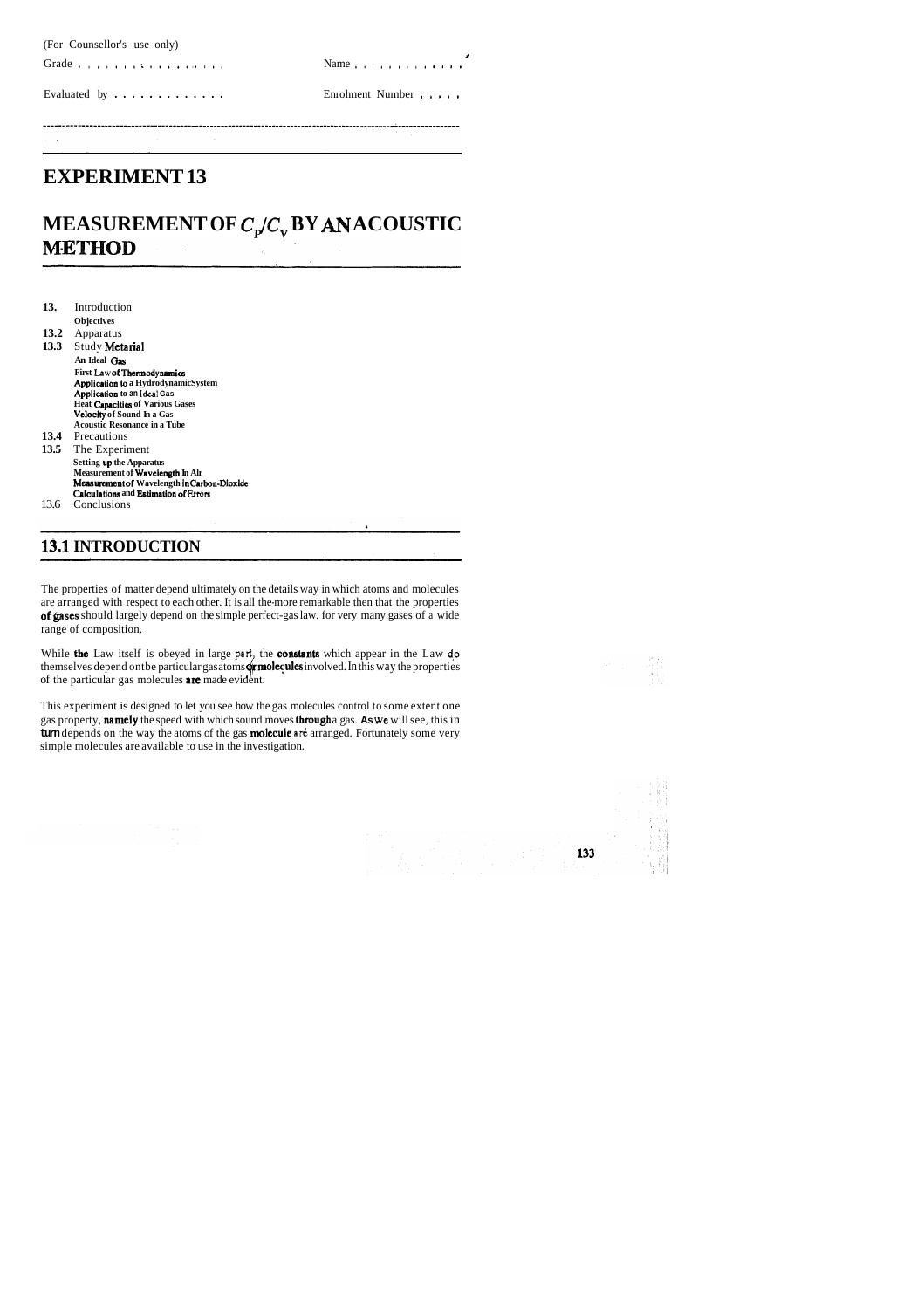### **OBJECTIVES**

**Some Thermodynamic**<br>**Properties of Materials** 

**At the end of this experiment a student will be able to do the following.** 

- + Setup and use apparatus of a resonant-tube sort, tomeasure the speed of sound inseveral simple gases.
- \* Calculate the statistical errors involved in the measurements.
- Be able to correlate the speed of sound with the molecular structure of the gases, through **themdynamicquantitiescalculated.** '

# 13.2 APPARATUS

Thermodynamics takes its importance from the combination of two aspects of physics. One is the rules by which materials and their properties are related. The other is the rules by which processes proceed, that means the way in which quantities change under various conditions.

- One audio-frequency oscillator of low power and variable frequency.
- One power amplifier, of the sort used for public- address systems.
- One horn driver, from a public-address system, with the horn unscrewed.
- One glass tubing about 1.5 cm to 3 cm diameter.
- //One cap for **tube,** with gas-admitting arrangement
- One meter-scale
- One thermometer for measuring room temperature.
- One generator for carbon-dioxide (acid marble. chip).

 $P =$  Pressure, in units of pascals (a pascal is one newton per square meter) **t** V = Volume, in cubic meters.

**II** = ideal-gas temperature, which for our purposes can **be** considered to be identical to the Kelvin temperature. -<br>-<br>-

It is one of the properties of an ideal gas that the internal energy U is a function only of the temperature  $\textcircled{e}$ . This will turn out to be a useful fact.

134

cotton for ear-plugs.

# 13.3 STUDY MATERIAL

#### **13.3.1 An Ideal Gas**

You have studied in school the way an ideal gas bebaves. The quantities which describe the behavior of an idea1 gas are: the temperature, the pressure and the volume of the gas. You have learned that these are related by the following formula.

#### $PV = nR\Theta$

Where the symbols have tbe following meaning.



n = number of moles in the volume of gas.

 $R =$  universal gas constant, with the value 8.31 **Joules/mol\*K-degrees**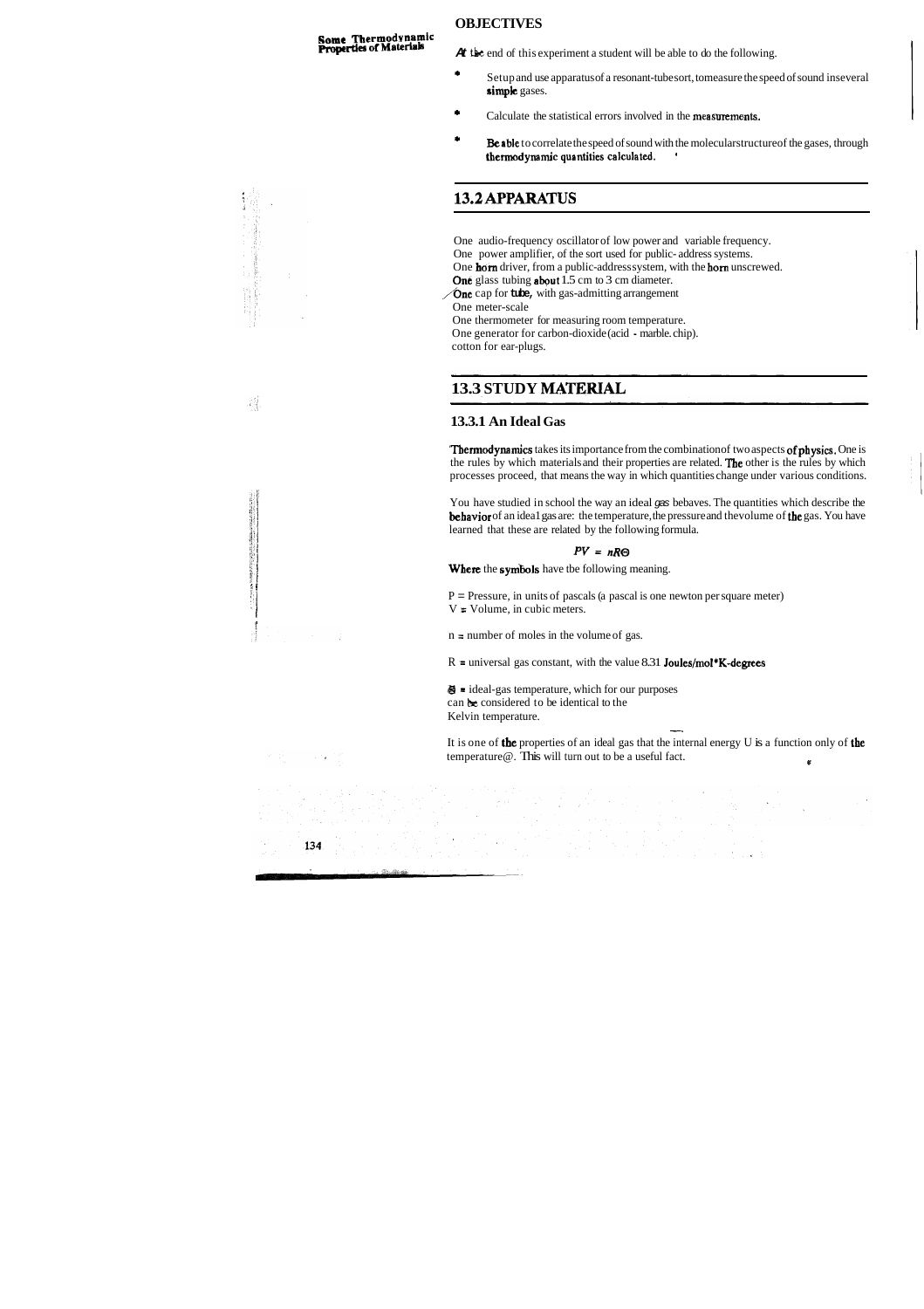#### **13.3.2 First Law of Thermodynamics**

If you have studied your course in Heat and **Thermodynamics** you will be familiar with the<br>followingstatement. If you have not yetstudied that course you should accept for the time being<br>the truth of what follows. For det Reference book.

All material has been found to follow a very important and simple rule, when the thermodynarnic quantities for the material are changed little-by-little, and fairly slowly. In those circumstances the **following** rule applies.

Wben such a material undergoes a process in which energy is transferred by non-mechanical means, the difference in the internal energychange fortbe system, and the workdone is called HEAT.

For the case where pressure and volume are the quantities which are determining the system, this rule can be written in a neat mathematical form as follows.

This sounds like a strange rule, but when it is properly applied it can help us understand a lot.

Now, the I Law of **Thermodynamics** above may be used at constant volume ( $dV = 0$ ), when  $dQ$ = dU. Hence the following equation.

$$
C_v = \left(\frac{dU}{d\Theta}\right)_v
$$

$$
dU = C_v d\Theta
$$

#### **13.3.3 Application to a Hydrodynamic System**

This expression is substituted in the expressionabove, for the change in heat of thcsystem when a cbange occurs. This results in the following important relation.

$$
dQ = C_v d\Theta + PdV
$$

$$
dQ=dU+PdV
$$

Where the new symbols have the following meaning.

 $Q =$  energy in the form of heat.

 $\hat{U}$  = internal energy of a system (in this case a gas). This will be composed of the kinetic and potential energies of tbe atoms and molecules which conipose the gas.

Just take this equation as true, if you have not yet progressed to where you can derive it,

Now we need a definition - the definition of the heat capacity of such a system at constant volume. This is given by the following expression, for the case of the restricted dependence mentioned above.

$$
C_{v} = \left(\frac{dU}{d\Theta}\right)_{v}
$$

#### **13.3.4 Application to an Ideal Gas**

This expression is good for all kinds of materials. If now we look at the equation for an ideal gas (above) and substitute it in the general expression for dQ then we get the following, considering a process involving very small changes.

$$
dQ = (C_v + nR)d\Theta
$$

 $135$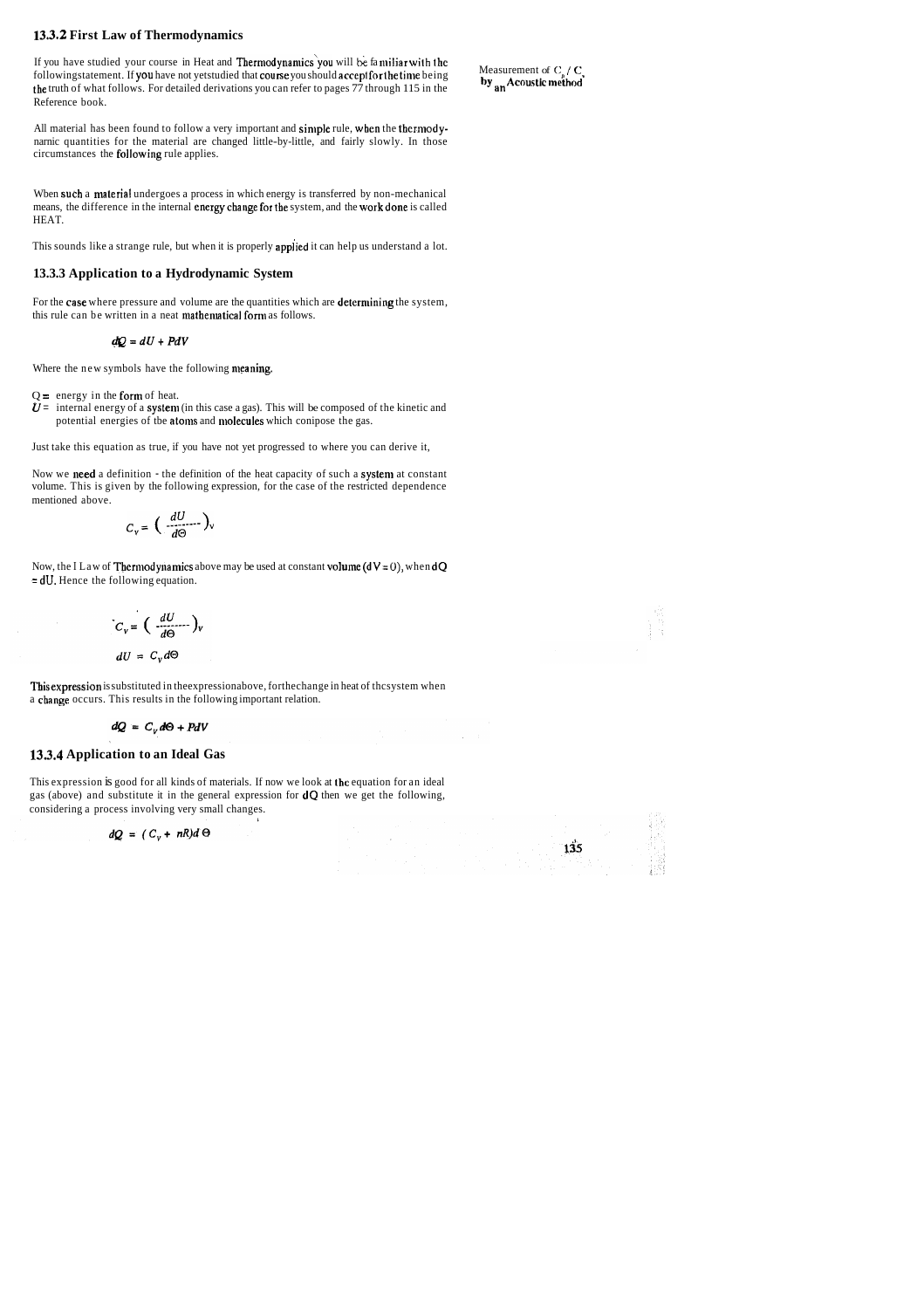| Some Thermodynamic<br><b>Properties of Materials</b> | will take only a few lines!                                                                                                                                                                                                                                  |
|------------------------------------------------------|--------------------------------------------------------------------------------------------------------------------------------------------------------------------------------------------------------------------------------------------------------------|
|                                                      |                                                                                                                                                                                                                                                              |
|                                                      |                                                                                                                                                                                                                                                              |
|                                                      |                                                                                                                                                                                                                                                              |
|                                                      | If the process takes place at constant pressure then this expression, when divided by $d\Theta$ results<br>in the value of $C_{\omega}$ , the heat capacity at constant pressure. This results in the following very useful<br>relation.<br>$C_p = C_v + nR$ |
|                                                      | SAQ: Please fill in here the few linesneeded to actually carry out the derivation of the previous<br>equation.                                                                                                                                               |
|                                                      |                                                                                                                                                                                                                                                              |
|                                                      |                                                                                                                                                                                                                                                              |
|                                                      |                                                                                                                                                                                                                                                              |
|                                                      | This shows that the heat capacity of a gas is always greater at constant pressure than it is at<br>constant temperature, and the difference is constant and equal to nR. This is indeed a remarkable<br>fact!                                                |
|                                                      | Now using the ideal gas law in the expression for $dQ$ , you can get the following other expression<br>for $dQ$ .                                                                                                                                            |
|                                                      | $dQ = C_p d\Theta - VdP$                                                                                                                                                                                                                                     |
|                                                      | SAQ: Please actually place here the few lines needed to get this expression.                                                                                                                                                                                 |
|                                                      |                                                                                                                                                                                                                                                              |
|                                                      |                                                                                                                                                                                                                                                              |
|                                                      |                                                                                                                                                                                                                                                              |
|                                                      |                                                                                                                                                                                                                                                              |
|                                                      | Now these two expressions for $dQ$ can be combined for the case of adiabatic processes (those<br>for which $dQ = 0$ ) to get the following important expression.                                                                                             |
|                                                      | $\frac{dP}{P} = -\gamma \frac{dV}{V}$                                                                                                                                                                                                                        |
|                                                      | where $\mathbf{\hat{V}} = C_p / C_v = c_p / c_v$                                                                                                                                                                                                             |
|                                                      | and $c_p$ and $c_v$ are molar heat capacities.                                                                                                                                                                                                               |
|                                                      | SAQ:                                                                                                                                                                                                                                                         |
|                                                      | Please use the space below for doing this coinbination and arriving at the above expression.                                                                                                                                                                 |
|                                                      |                                                                                                                                                                                                                                                              |
|                                                      |                                                                                                                                                                                                                                                              |
|                                                      |                                                                                                                                                                                                                                                              |
|                                                      |                                                                                                                                                                                                                                                              |

 $\frac{1}{\sqrt{2}}$ 

 $\frac{1}{2}$ 

r<br>Fi

**【注意】** 

 $\begin{bmatrix} \frac{1}{2} & \frac{1}{2} \\ \frac{1}{2} & \frac{1}{2} \end{bmatrix}$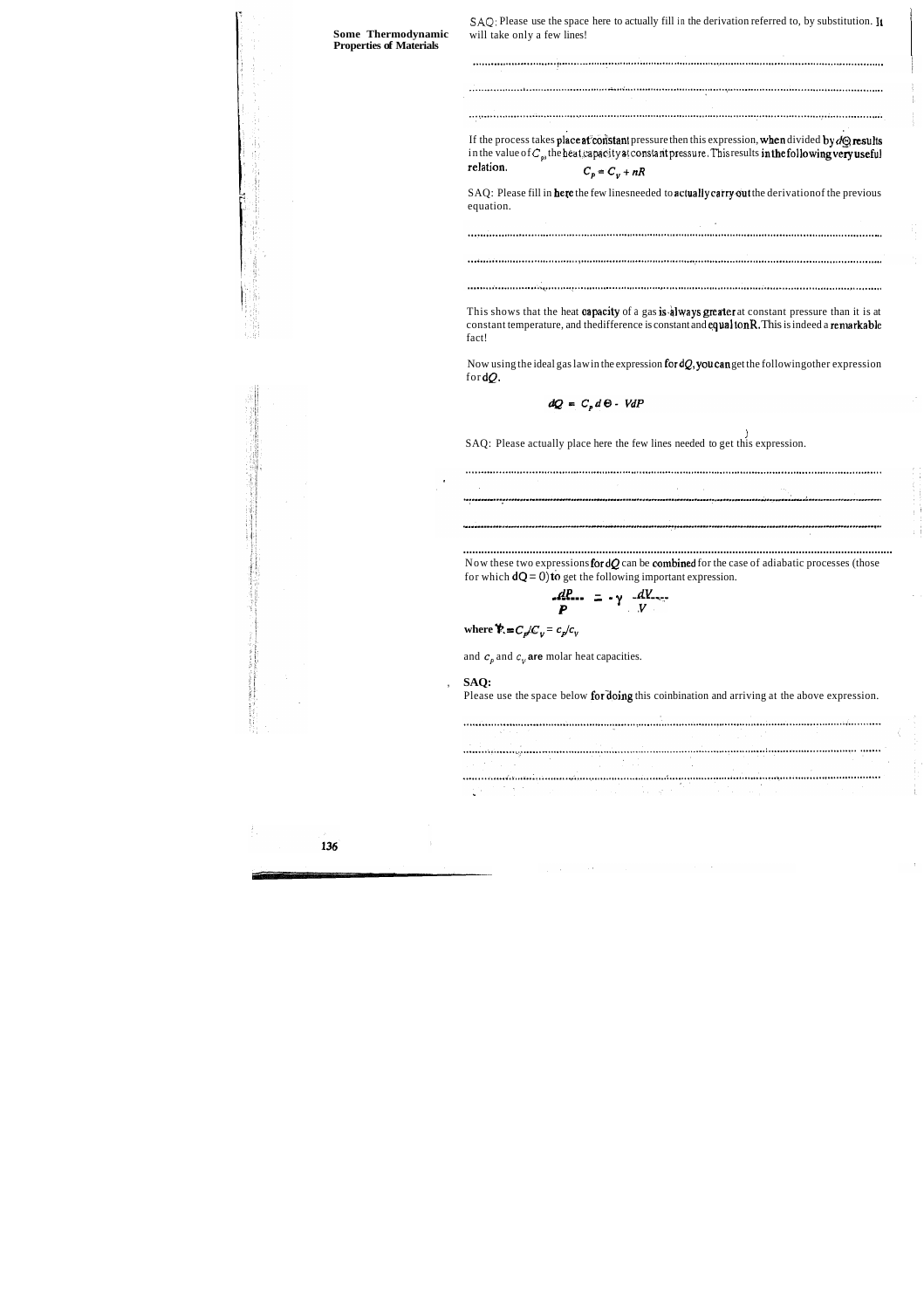## **13.3.5 Heat Capacities of Various Gases**

For every motion a gas atom can have, there is an amount of molar heat capacity at constant volume equal to  $(1/2)R$ .

The,subject of statistical mechanics is closely linked with heat and thermodynamics. One important result of that subject is that the molar heat capacities of gases are closely linked with the **number** of motions which a gas atom can undeftake. In fact the rule is as follows.

So, for a monatomic gas like helium, which can move independently in any of three directions **(x,y** or **z)** the following is true.

 $c_v = (3/2)R$  $c_p = (3/2)R + R = (5/2)R$  (see an equation above)  $Y = \frac{5}{3} = 1.67$ 

 $c_v = (5/2)R$  $\mathbf{\varepsilon}_{\mathbf{p}} = (5/2)\mathbf{R} + \mathbf{R} = (7/2)\mathbf{R}$  (see an equation above) **<sup>Y</sup>**= **7/5** = 1.4

A gas like carbon dioxide  $(\mathcal{CO}_2)$  which has three atoms strung out in almost a straight line, can in addition **bend** in **two independent ways.** Hence the following.

 $c_v = (7/2)R$  $c_p = (7/2)R + R = (9/2)R$  (see an equation above)<br>**r** = 9/7 = 1.29

So, by a measurement of fwe can find out something about the atomicand molecular **structure**  of the elements composing a **gas! This** is exactly what you will do in the experiment.

A diatomic gas like oxygen or nitrogen (mostly what composes the atmospheric air) has molecules which, in addition to x-y-z motions can rotate about an axis (not the axis which joins the atoms, though!)

In addition, the atoms can vibrate **along an** axis which **joins the** atoms. Hence the following.

#### **133.6 Velocity of Souqd in a Gas**

Your reference book (Page 118 and following) has a detailed derivation of a formula by which you can calculate the velocity of sound in a gas. This derivation **assumes** that sound is **transmitted** by longitudinal waves using an adiabatic process, which is the same assumption we have used above. The result of this derivation is as follows.

$$
W = \left(\frac{1}{\rho} + \frac{1}{\frac{dV}{dP} * V}\right)^{\frac{1}{2}}
$$

$$
= \left(\frac{\gamma P}{\rho}\right)^{\frac{1}{2}}
$$

Where

 $w =$  velocity of suond in  $m/s$ 

p = **gas** density in **kg/m3** 



įν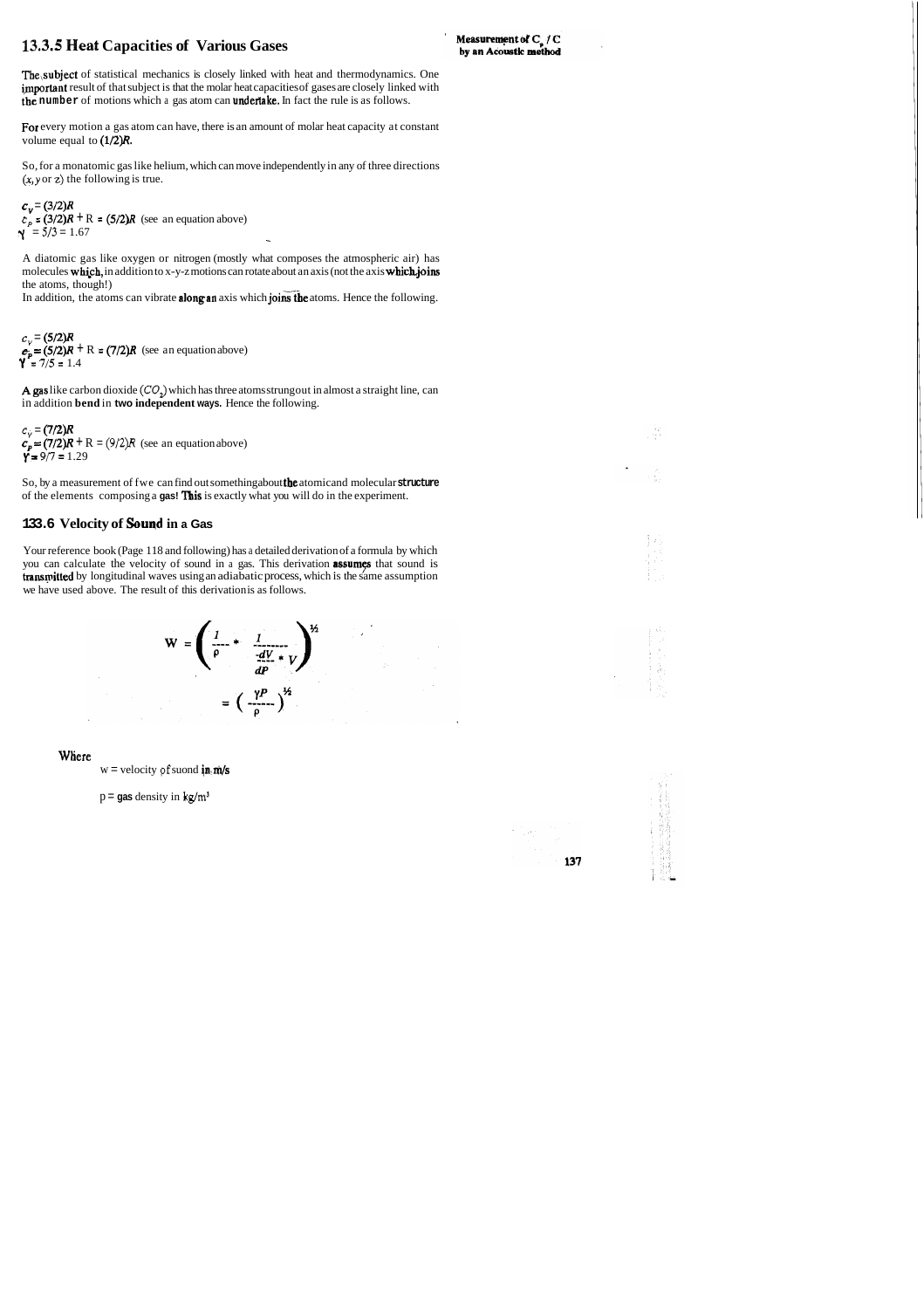#### Some **Thermodynamic Properties of Materials**

SAQ: Please verify using the equations of 13.3.4 that the second equality above follows from the first. 

I

I

So, you can find out y by finding out **w,** and this is the experimental objective you have now.

#### **13.3.6 Acoustic Resonahce in a Tube**

The method you are going to use to measure the speed of sound in a gas is often called "Kundt's Tube Method", after a German physicist: It simply depends on the fact that longitudinal sound waves traveling in a tube closed at one end have a resonant phenomenon.



The wave which progresses to the right in Fig.13.1, and the reflected wave which proceeds to the left are coherent since they have the same source. These two pressure waves add up and produce a standing-wave pattern of alternating minima and maxima. The distance between these is  $\lambda/2$ , where A is the wavelength of the acoustic wave.

In your experiment you will put a small amount of very light power along the bottom inside of a **glass tube** closed at one end, and introduce sound at the open end. When the frequency is **adjusted** so that resonance is observed, you will see that the strong sound waves displace the powder, whichaccumulates attheresonant nodes. These are the places where there is very little net motion of the gas in the lube.

With this observation you can easily measure the distance L between nodes separated by N halfwavelengths. This will then allow the calculation of the wavelength **A,** If the frequency **v** is known then the speed of sound **w** can be **calculated** from the following expression.

 $W = \lambda \gamma$ 

This in turn will allow the verification of the ratio if heat capacities, y, which is one **object of** this experiment.

Usually the drive1 for the sound wave is at the open end of the **tube,** where the amplitude of the wave is a maximum. If the length **of the** tube is equal to anodd-integral number of wavelengths then the interference will be resonant and the **pressure** maxima and **minima** will be very pronounced.

i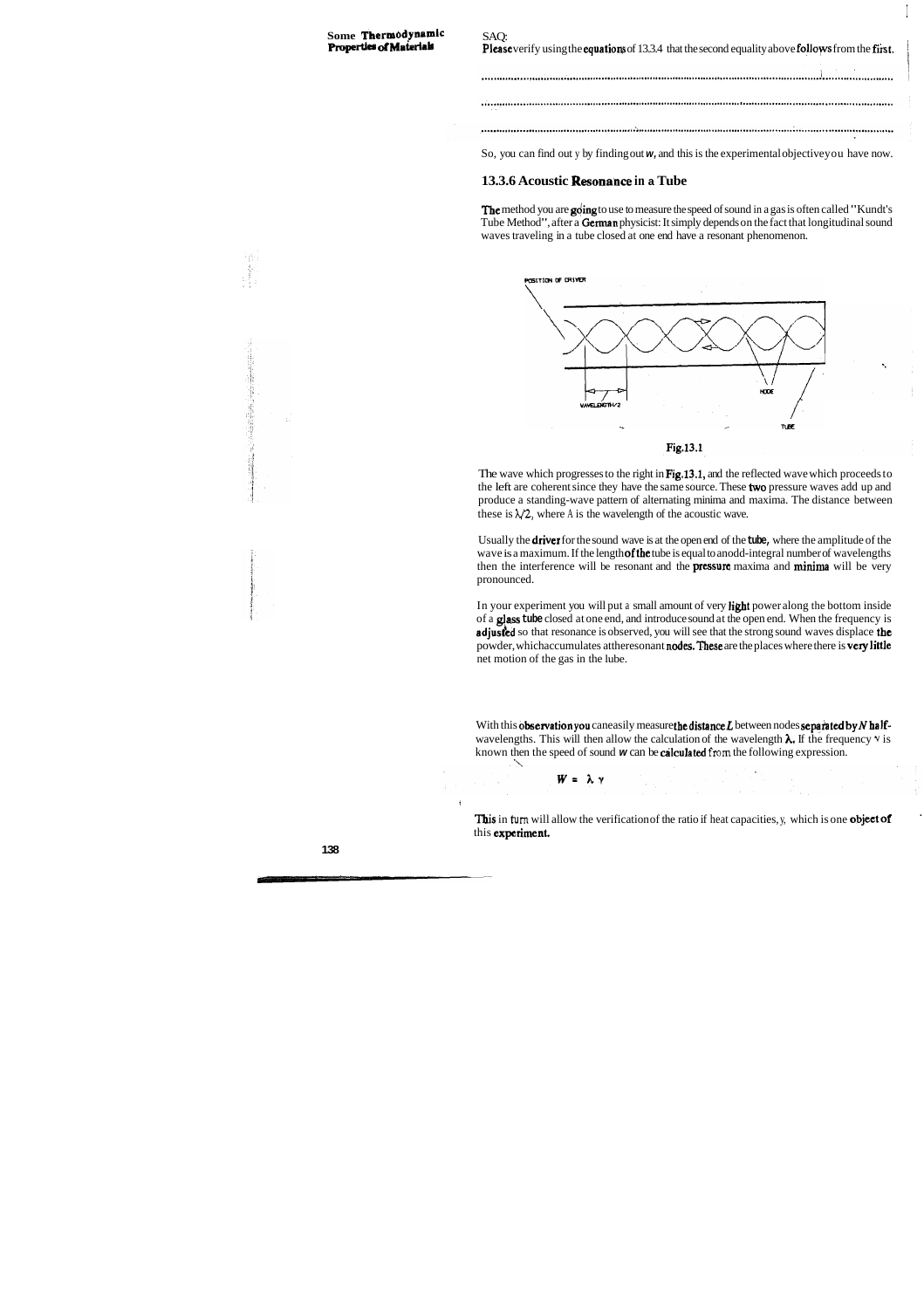. The chief precautions in this experiment concern the high levels of sound power you will **be**  using. It is really best to plug your cars with cotton bits before you start the experiment. This will go a long way to avoiding any painful experience, or even the possibility of ear damage.

## **13.4** PRECAUTIONS

Next, make sure that you start each section of the experiment with the volume control on the power amplifier set to "zero". You can then turn up the oscillator level to say mid-range value, and slowly and carefully increase the power amplifier volume until you have enough power to mover the powder in the tube.

Remember that when you tune the oscillator to a resonance a lot of sound energy will escape from the tube, so be prepared to turn the power volume down.

Once you have cstablished a resonance with modest power output, you can just quickly increase the power and immediately decrease it. This will boost the powder to the regions of the nodes. Then you can measure the node spacing with the oscillator and power amplifier turned completely down!. This will avoid your becoming unpopular with your fellow-students, from having the sound blasting ALL the time.

Close the end of the tube with a piece of aluminium foil held in place by several layers of black electrical insulation tape. This will give a satisfactory sound reflection, and **permit** you to introduce other gases besides air just by poking a hole!

The driver from the loudspeaker horn is heavy. Clamp it solidly to a stand. You may be able to force on the threaded portion a short tube which will help you to hold the driver.

#### 13.5 THE EXPERIMENT

#### **13.5.1 Setting up the Apparatus**

Please arrange and clamp your glass tube. The tube should have a small amount (one or two "pinches") of a light powder inside and distributed along the whole bottom length. You can do this by rotating the tube and tapping it to move the powder.

The usual powder is 'lycopodium powder', not naturally available in India. Use instead the pollen from pine tree blossoms, or from reed-flower blossoms. Both are excellent but require to be gathered at the right time of year! If no preparation has been made for this, you can even use the chalk dust from the chalkboard rail in your classroom!



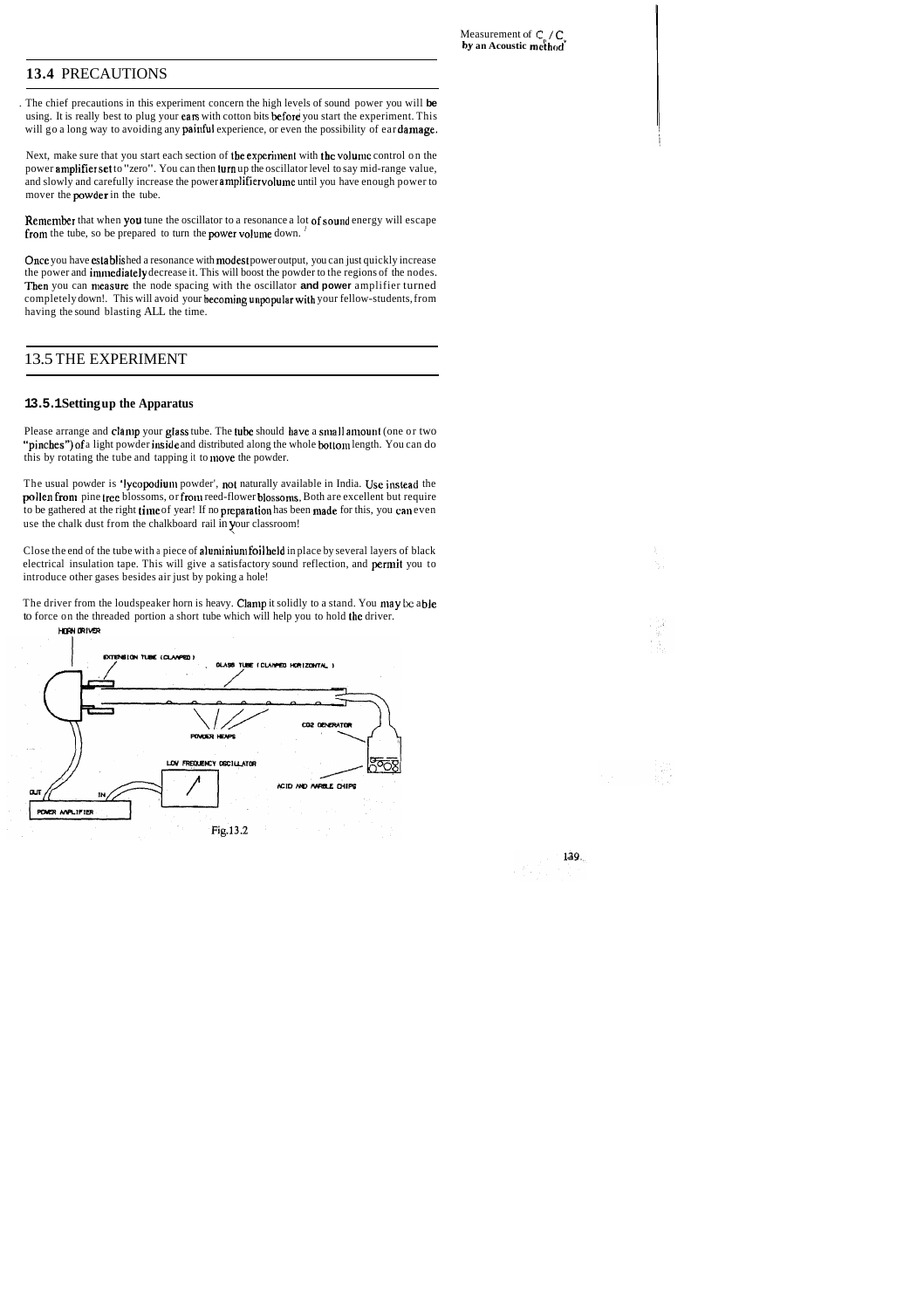# **Some** Thermodynamic

Clamp une entire apparatus as *shown* in Fig.13.2. It is important that the tube be horizontal othewise the powder will slowly drift out of the tube as it is agitated by the sound!

Once the apparatus is mechanically clamped please connect the driver to the output terminals of the power amplifier, and the output of the oscillator to the input terminals of the power amplifier. Of course both of these should be OFF when the connections are being made!

## **13.5.2 Measurement of Wavelength in Air.**

Set the oscillator frequency to about **1OOO** hz. Set the output to about midway to the maximum.

STEP 1: Increase the power (the sound level) near such a resonance until you see the powder in the tube begin to "dance" a little. Then tune the oscillator very slowly to maximize the "dancing". Note the frequency of the oscillator and record in Table 1

Set the power amplifier volume to ZERO. Switch on the oscillatorand the power amplifier and wait a little while for **them to** function. After a minute or so, slowly increase the **volume** of the power amplifier until some sound is heard. If nothing is heard at all, TURN DOWN THE **VOLUME,** and go back to check your connections.

When some sound is heard. slowly increase the frequency of the oscillator. You will notice that at certain frequencies the sound is suddenly louder. These are the resonant frequencies.

**STEP** 2: Now just quickly turn up the volume and immediately turn it down again. This short blast of sound power will move the powder towards the nodes of the resonance. Do this a few times until the powder is in small and clearly-defined heaps. Then turn down the powerto zero.

|                   | <b>FREQUENCY</b>                      | NO.OF<br><b>SPACES</b> | <b>DISTANCE TO</b><br><b>COVER THESE</b><br><b>SPACES</b> | WAVELENGTH<br>(CALC.) |
|-------------------|---------------------------------------|------------------------|-----------------------------------------------------------|-----------------------|
| PART <sub>1</sub> |                                       |                        |                                                           |                       |
|                   |                                       |                        |                                                           |                       |
|                   |                                       |                        |                                                           |                       |
|                   |                                       |                        |                                                           |                       |
|                   |                                       |                        |                                                           |                       |
|                   |                                       |                        |                                                           |                       |
| PART <sub>2</sub> |                                       |                        |                                                           |                       |
|                   | $\begin{array}{c} \hline \end{array}$ |                        |                                                           |                       |
|                   |                                       |                        |                                                           |                       |
|                   |                                       |                        |                                                           |                       |
| $\mathbf{s}^3$    |                                       |                        |                                                           |                       |
|                   |                                       |                        |                                                           |                       |

In the state of the state of the TABLE 1

Average Wavelength  $=$  m/s

Statistical error,  $=$  m/s

140

STEP 3: Measure the distance between the most widely-separated clear heaps, as well as the number of gaps between these heaps. Enter these values in Table 1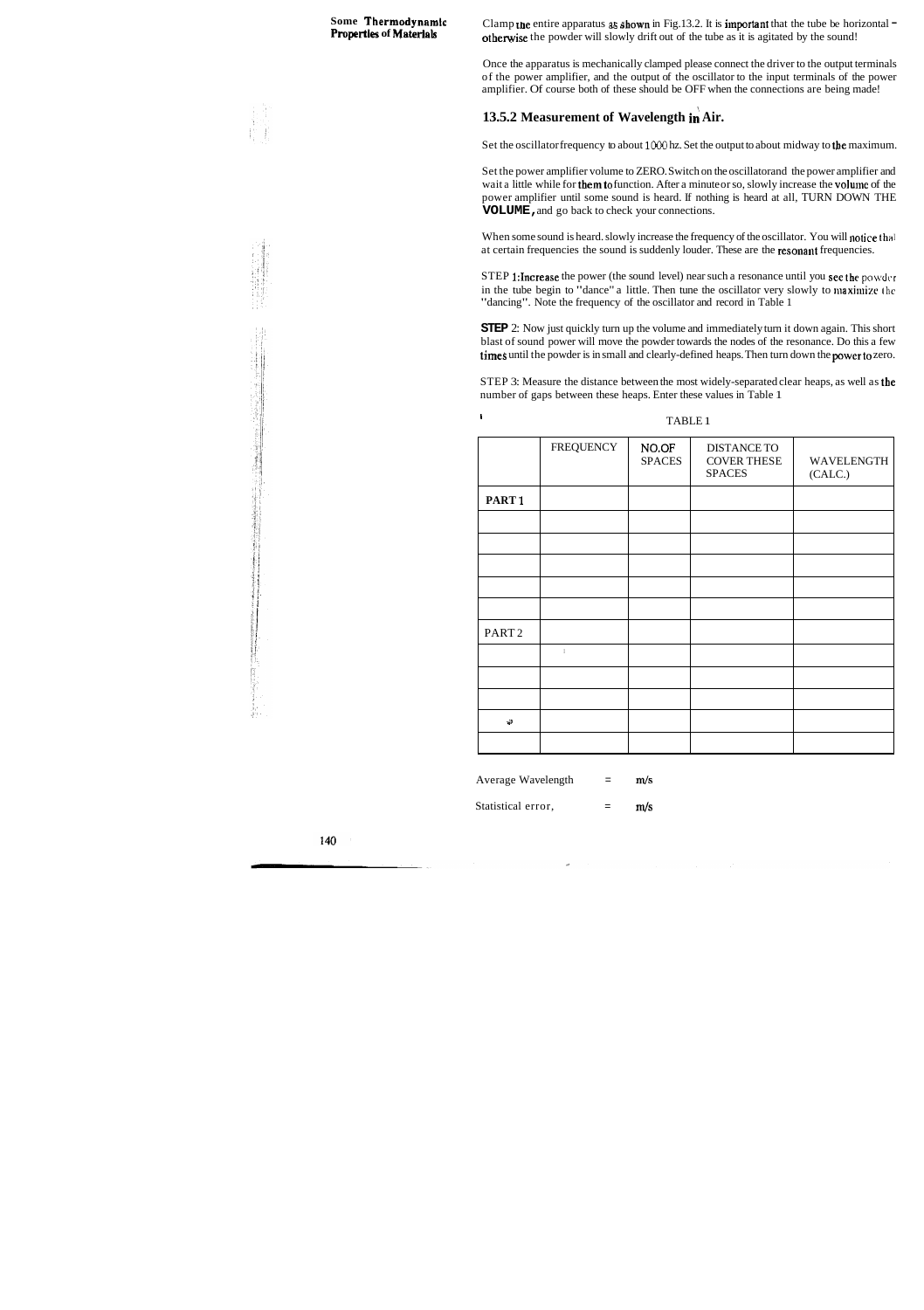The result of these measurements will be a series of values for the speed of sound over the frequency range you covered.

Please now repeat the entire measurement sequence, startingagainat about 1000 **hz** frequency. Enter all the readings in the second part of Table 13.1.

#### **13.513 Measurement of Wavelength in Carbon-Dioxide**

First you must set up a generator of carbon-dioxide gas. This is easily done with a little chemistry. Take the generator-jar and place a small handful of marble chips in thd bottom. Add hydrochloric acid to cover the chips, and close the apparatus. Carbon-dioxide should be generated for at least 1/2 hour in the small quantities you need.

Connect a rubber tubing to the generator, and a glass **nozzle** to the other end. Push the sharp glass nozzle through the black-tape-and-aluminium-foil end of the resonant tube. Gas will slowly flow into the tube and fill it after a few minutes. The gas is heavier than air so it will not easily just run out. \

Now, repeat all the measurements suggested for 13.5.2, and enter the results in Table .2.

Now turn up the power oscillator a bit and increase the frequency of the oscillator until another resonance is observed.

Measurement of C<sub>1</sub> / **C**<sub>1</sub> by an Acoustk **method** 

Repeat Steps  $1 \cdot 3$ , and do this for at least three more frequencies.

When you have finished; remove the gas generator, flush it with water to remove all traces of acid, and return the marble chip residue to its stock. Clean and dry the generator apparatus for the next student.

| TABLE <sub>2</sub> |                  |                        |                                                           |                       |  |  |  |
|--------------------|------------------|------------------------|-----------------------------------------------------------|-----------------------|--|--|--|
|                    | <b>FREQUENCY</b> | NO.OF<br><b>SPACES</b> | <b>DISTANCE TO</b><br><b>COVER THESE</b><br><b>SPACES</b> | WAVELENGTH<br>(CALC.) |  |  |  |
| PART <sub>1</sub>  |                  |                        |                                                           |                       |  |  |  |
|                    |                  |                        | $\overline{\phantom{a}}$                                  |                       |  |  |  |
|                    |                  |                        |                                                           |                       |  |  |  |
|                    |                  |                        |                                                           |                       |  |  |  |
|                    |                  |                        |                                                           |                       |  |  |  |
|                    |                  |                        |                                                           |                       |  |  |  |
| PART <sub>2</sub>  |                  |                        |                                                           | T                     |  |  |  |
|                    |                  |                        |                                                           |                       |  |  |  |
|                    |                  |                        | J                                                         |                       |  |  |  |
|                    |                  |                        |                                                           |                       |  |  |  |
|                    |                  |                        |                                                           |                       |  |  |  |
|                    |                  |                        |                                                           |                       |  |  |  |